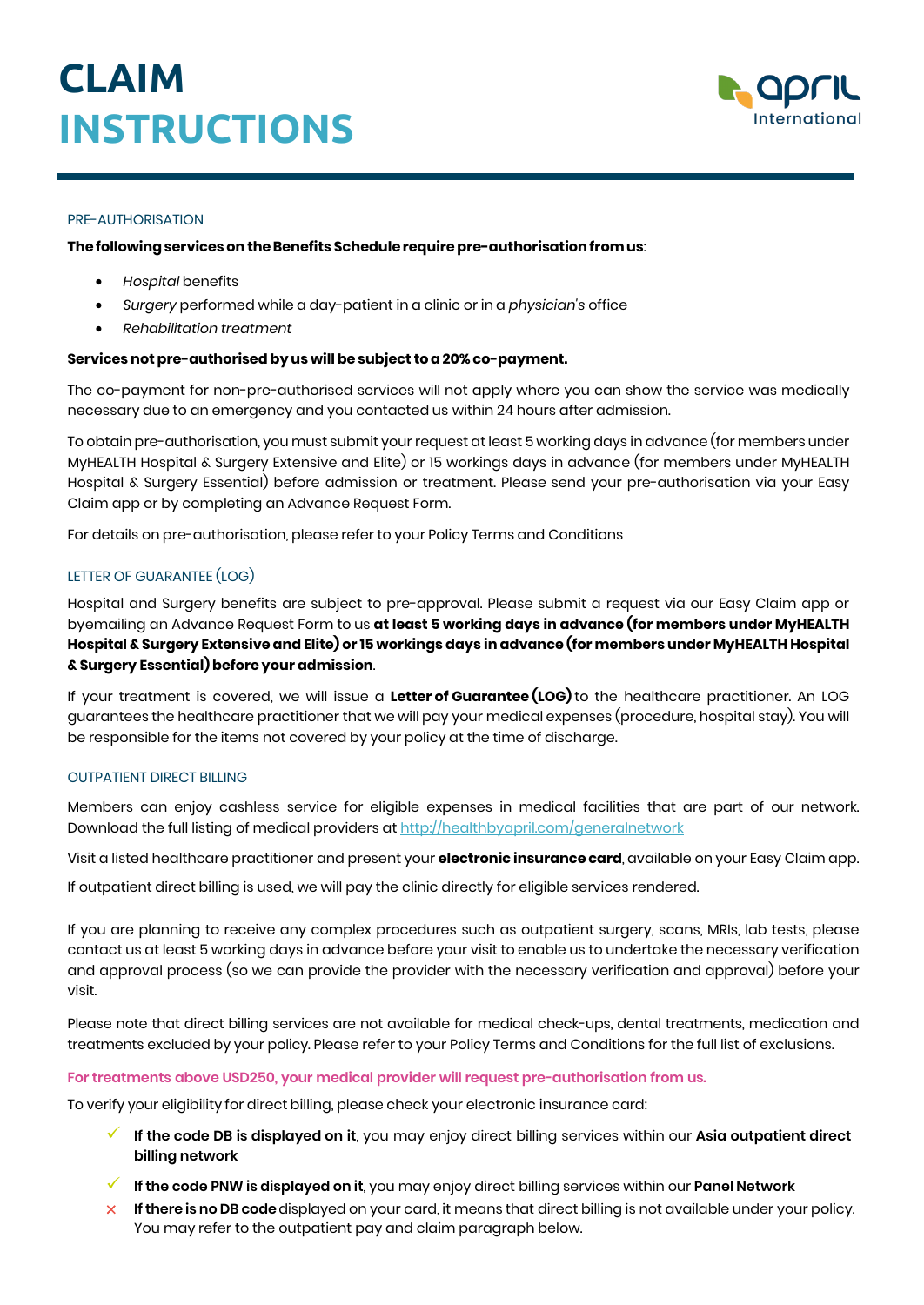

## OUTPATIENT PAY AND CLAIM

If your healthcare practitioner is not part of our direct billing network or if your treatment is not eligible for direct billing, please follow these simple steps to submit your claims for medical expenses.

- 1. See your healthcare practitioner and pay for your medical expenses
- 2. Send your documents via our Easy Claim app. To ensure quick processing of your claims, please make sure your request contains the following:
	- Diagnosis or reason for consultation
	- The detailed invoice with an itemised list of the prescribed medicine
	- Proof of payment
	- Referral Letter from your general practitioner when needed as per Terms and Conditions

**Please keep your original documents for a maximum period of one year. Note that we reserve the right to request your original documents or additional information via a Claim Form at any time.**

- 3. **For claims exceeding THB10,000, please send your original documents by post to finalise the claims process.**
- 4. In 5 to 10 days, you will receive an email letting you know that your claim has been processed, with an Explanation of Benefits (EOB) showing the breakdown of your benefits paid and, in some cases, a request for additional information.

A claim form can be required for certain claims. We recommend you bring a claim form with you when you see the medical provider so the attending physician can complete their section.

All required claim documents must be received by us within 90 days from the date service was rendered. Where it is not reasonably possible to present the required claim documents to us within this period, they must be received by us within 365 days from the date you incurred the expense. Claims submitted over 12 months from the date of service will not be considered.

### INPATIENT AND SURGERY PAY AND CLAIM

The procedure to pay and claim for inpatient services is similar to the procedure for outpatient claims. You will be required to complete the Claim Form fully to ensure prompt processing of your claim. You will also need to ensure the following information is provided.

- A fully completed and signed claim form
- The attending physician's contact information
- Name, contact details and location of the hospital
- Diagnosis or reason for the hospitalisation
- Admission date and length of stay
- Breakdown of the expenses incurred
- Proof of payment for the services rendered (e.g. receipt and statement of account from the hospital)
- Any supporting documents regarding the medical condition, including diagnosis, medical reports, admission letter

Please submit your claims within 90 days of service. Claims submitted over 12 months from the date of service willnot be considered.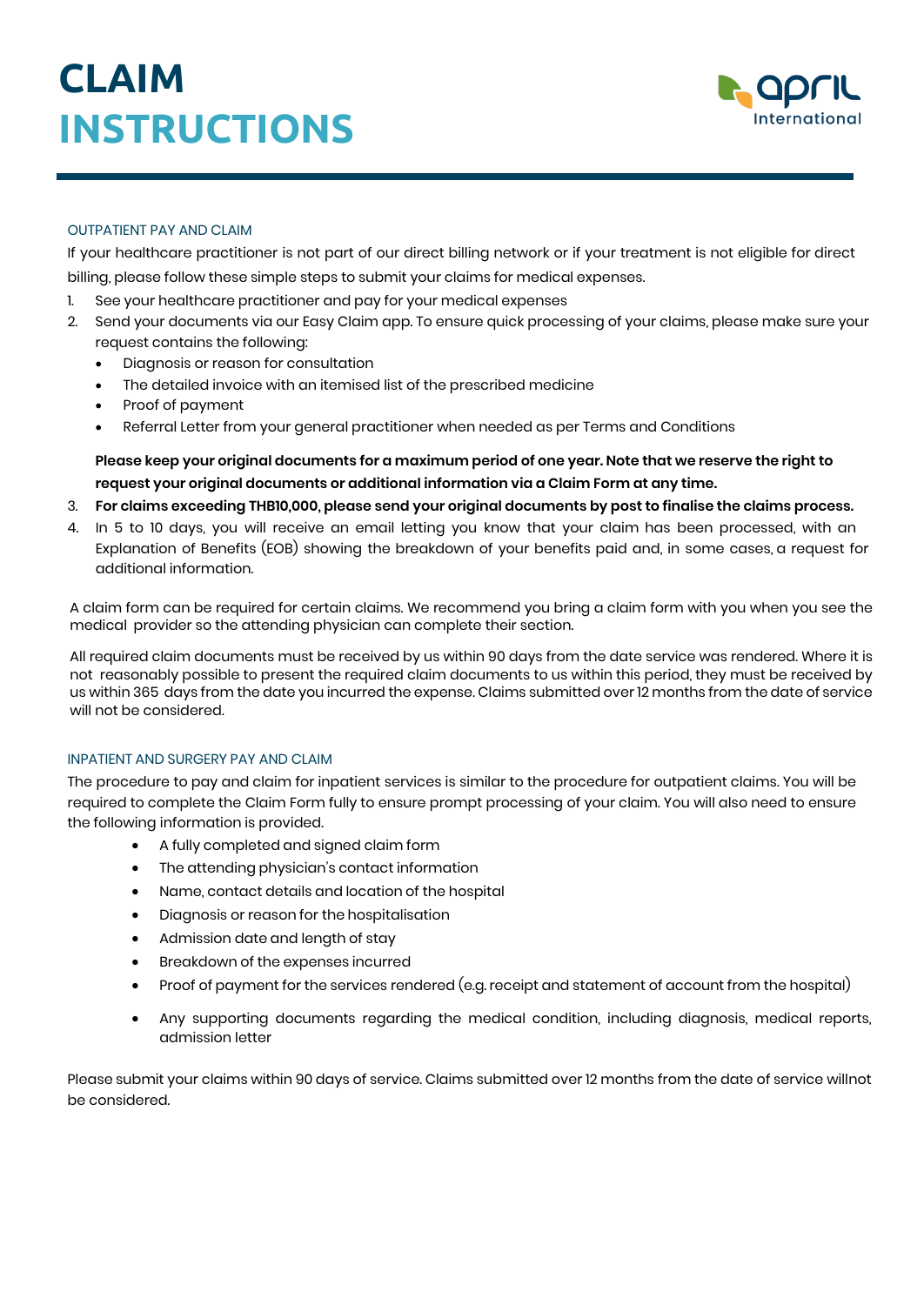

**Even if you wish to pay and claim for inpatient or surgical expenses, please contact us before the procedure to verify that your hospitalisation is eligible for coverage and to comply with the pre-authorisation requirements of the policy:** 

- For members under MyHEALTH, Hospital & Surgery Extensive and Elite: please contact us at least **5 working days** before treatment
- For members under MyHEALTH, Hospital & Surgery Essential: please contact us at least **15 working days** before treatment

**Non-pre-authorised treatments are subject to a 20% co-insurance.** 

### HOW TO FILE CLAIMS

## **Via the Easy Claim app**

### **EASY CLAIM IS THE MOST CONVENIENT AND FASTESTWAY TO SUBMIT YOUR CLAIMS!**

- 1. Download the APRIL Easy Claim app on your smartphone
- 2. Launch the app and log in with the email address and password provided to you when you registered on your Online Portal. (If you haven't activated your account on the Online Portal, please go to [http://healthbyapril.com/portal a](http://healthbyapril.com/portal)nd click on "Register as a Member/Policyholder". Once your account has been activated, you will also be able to log in to the Easy Claim app with the same email address and password. Should you need a new PIN letter, just let us know by emailing us at [contact.th@april.com\)](mailto:contact.th@april.com)
- 3. Follow the instructions on your smartphone to send your claims to us.

**Note**: you may submit claims up to the value of THB10,000 via Easy Claim but please keep the original documents in case we need to request them. Above this amount, please send your original documents by post.

### **Online claims submission**

Please make sure that you have activated your account on your Online Portal to be able to use this service.

- 1. Go to [claims.april.asia](https://claims.april.asia/)
- 2. You have 2 options to log in:
	- a. Log in with your email address and password (same credentials as your Online Portal and Easy Claim app)
	- b. Log in with your Policy number and Member number *or* with your Search ID. This information can be found on your electronic insurance card.
- 3. Simply follow the instructions on the screen to submit your claim.

**Note**: you may submit claims up to the value of THB10,000 via Easy Claim but please keep the original documents in case we need to request them. Above this amount, please send your original documents by post.

### **By Email**

- 1. Please email your claims to [claims.th@april.com](mailto:laims.th@april.com)
- 2. In the email, please provide the following information in the subject line of the email. This information can be found on your member card.
	- a. First and Last name
	- b. Policy Number
	- c. Member Number
- 3. Contact information where the member can be reached

**Note**: you may submit claims up to the value of THB10,000 via Easy Claim but please keep the original documents in case we need to request them. Above this amount, please send your original documents by post.